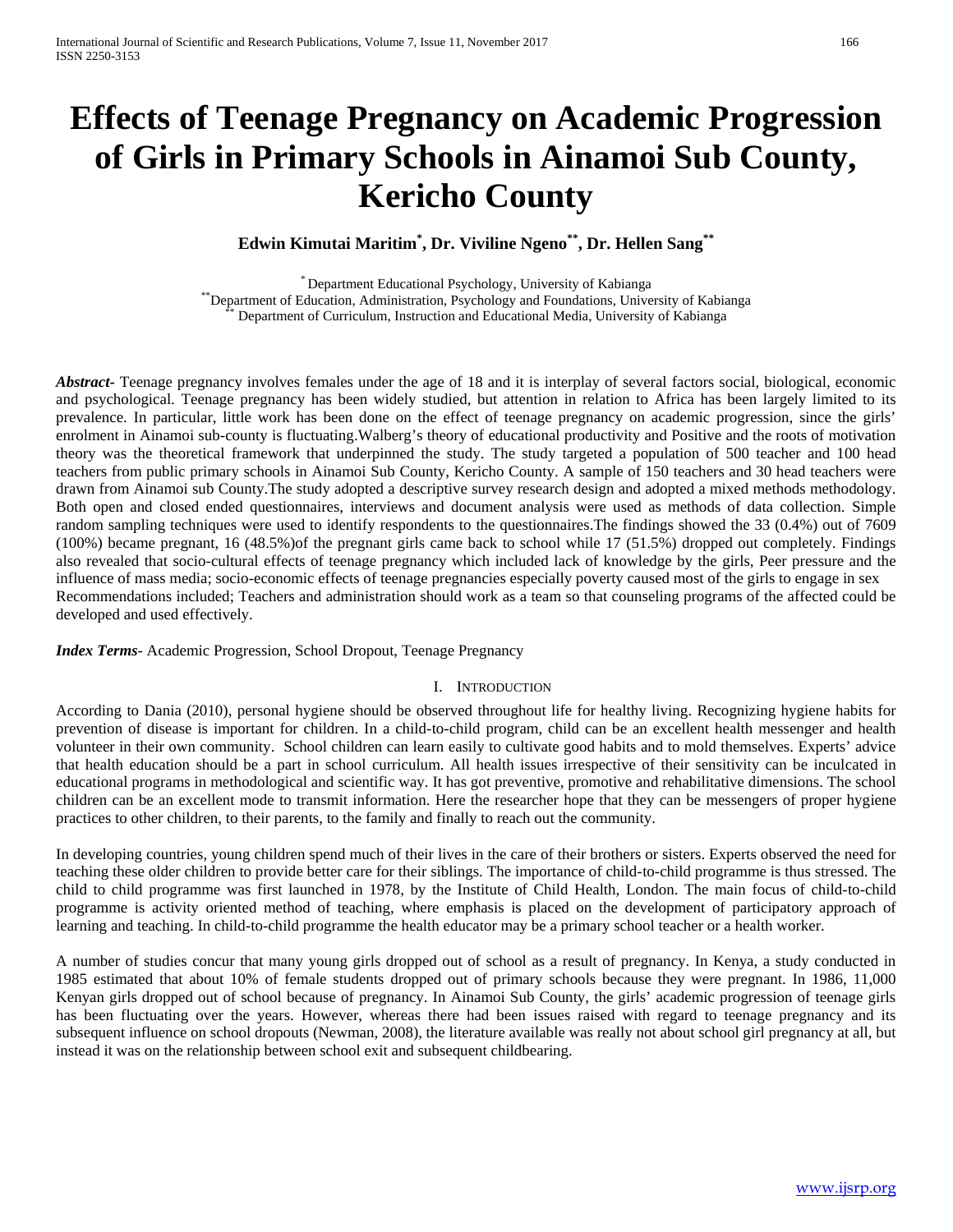### II. LITERATURE REVIEW

Although pregnancy and motherhood do not always interrupt a schoolgirl's education they do introduce a new set of circumstances that influence future decisions related to the girl's education (Grant & Hallman, 2006:11). According to Panday *et al*. (2009:27) schoolgirl pregnancy can have a profound impact on the mother and child by placing limits on her educational achievement and economic stability as well as predisposing her to single parenthood.

Bezuidenhout (2008:44) states that an unmarried, pregnant teenager (schoolgirl) finds herself in the midst of a multifaceted crisis characterised by the emotional and physical reality of a pregnancy, the interruption of normal physiological and psychological development, a possible change in education and career pursuits, as well as in parental and kinship support, an increase in medical risks during pregnancy, and premature assumption of the adult role with its associated responsibilities.According to Karra and Lee (2012:4) pregnancy immediately places a teenager at an educational and economic disadvantage. She may now take longer to complete her studies, and may therefore be economically inactive for a longer period of time. She may also fail to complete her education, struggle to find proper employment and may have to make ends meet from a government grant or support from relatives.

In their research Bhana *et al.* (2010:873) found that the presence of a pregnant girl(s) in a classroom is not only a threat to their own academic achievement but also to the collective academic performance of the class as well as the classroom harmony. In particular, most pregnant schoolgirls are not able to cope with the school's academic demands.Kramer and Lancaster (2010) in agreement with Lynch (2008) opined that in most Africa cultures, women are expected to subordinate their needs and desire to those of their children and families. Thus, students with infant have to grapple with the role of motherhood and studentship. As a student mother, the student blends two identities the role of which conflicts. To be a good student, one needs to be fully committed to the academic demands.

A pregnant schoolgirl missed some classes during the day when she was not feeling well, when the pregnant schoolgirl had to visit a clinic or doctor and during the final stages of her pregnancy, delivery and after the birth of the baby (Bezuidenhout, 2008; Changach 2012). Frequent absenteeism from school results in school girls missing a lot of school work e.g. lessons, assignments, tests, (Bhana, Morrell *et al,* 2010).

Dhlamini (2009) stated that the future of most pregnant school girls was bleak as indicated by available statistics which showed that a third of pregnant school girls did not complete their schooling. Education played an important role in the future of young people as it prepared them for work and life as an adult. He noted that after the birth of the baby they were saddled with the responsibility of bringing up a child while they were themselves still "children" that were supposed to be in school. The possibility of furthering their studies, in order to qualify for choice career prospects, was remote because of financial constraints and the responsibilities of motherhood.Marteleto and Lam (2008:3) maintain that if a girl returns to complete her schooling after the birth of a child it is because of the support received from her family and being provided with flexible child care options. However, childbearing impedes on most girls' educational careers. Research has found that pregnancy in school often resulted in poor results, failure, repeating of grades and school dropout (Dietrich, 2003:29).

According to a research done by Vundule, Maforah, Jewkes & Jordaan (2001) in South Africa, the reasons why school girls were not using contraception included ignorance, fear of parents finding out, shyness in going to a clinic, and disapproval from the boyfriend. A study by Jonathan, Klein, & Committee on Adolescence (2005) showed that a school girl pregnancy had been associated with frequent sex without reliable or no contraception, sexual coercion, inadequate communication about matters pertaining to sex between partners, to prove one's fertility, poor socio-economic conditions and promiscuity. In the following discussions some of the reasons that emerged from the literature received attention. The following reasons for school girl pregnancy were Knowledge about sexuality, Peer pressure, Independence, Media, Poor socioeconomic conditions.

Every individual responded to sexual stimulation, but the teenager (adolescent), because of inexperience, was especially vulnerable as the intensity of the responses was confusing and difficult to understand (Ferguson, 2004). A study that was done in Norway by Macleod, (1999) emphasized that peer pressure sometimes involved exclusionary practices, as when sexually inexperienced teenagers were sent away during the discussion of any sexual matters. The educational stakes were also very high for young parents in the developed countries whereas a high percentage of young mothers drop out of school, which made early motherhood the number one reason for dropping out of school among young girls in these countries. In their research on schoolgirl pregnancy, Marston and King (2006) in South Africa established that lack of authentic knowledge about sexuality issue seemed to be one of the major causes of pregnancies amongst primary schoolgirls. Adequate knowledge about sexuality could only be obtained by education and the family milieu and parents were regarded as the most suitable to inform the child about sexuality issues (Bezuidenhout, 2004). However, in certain cultures sexuality issues were the least spoken about or discussed by members of the family, any sex topic was taboo (Rangiah, 2012). According to Newman (2008) mothers often failed to communicate the 'facts of life' to their daughters and information about menarche was acquired from an elder sister, peers or nurses from health departments who visit schools.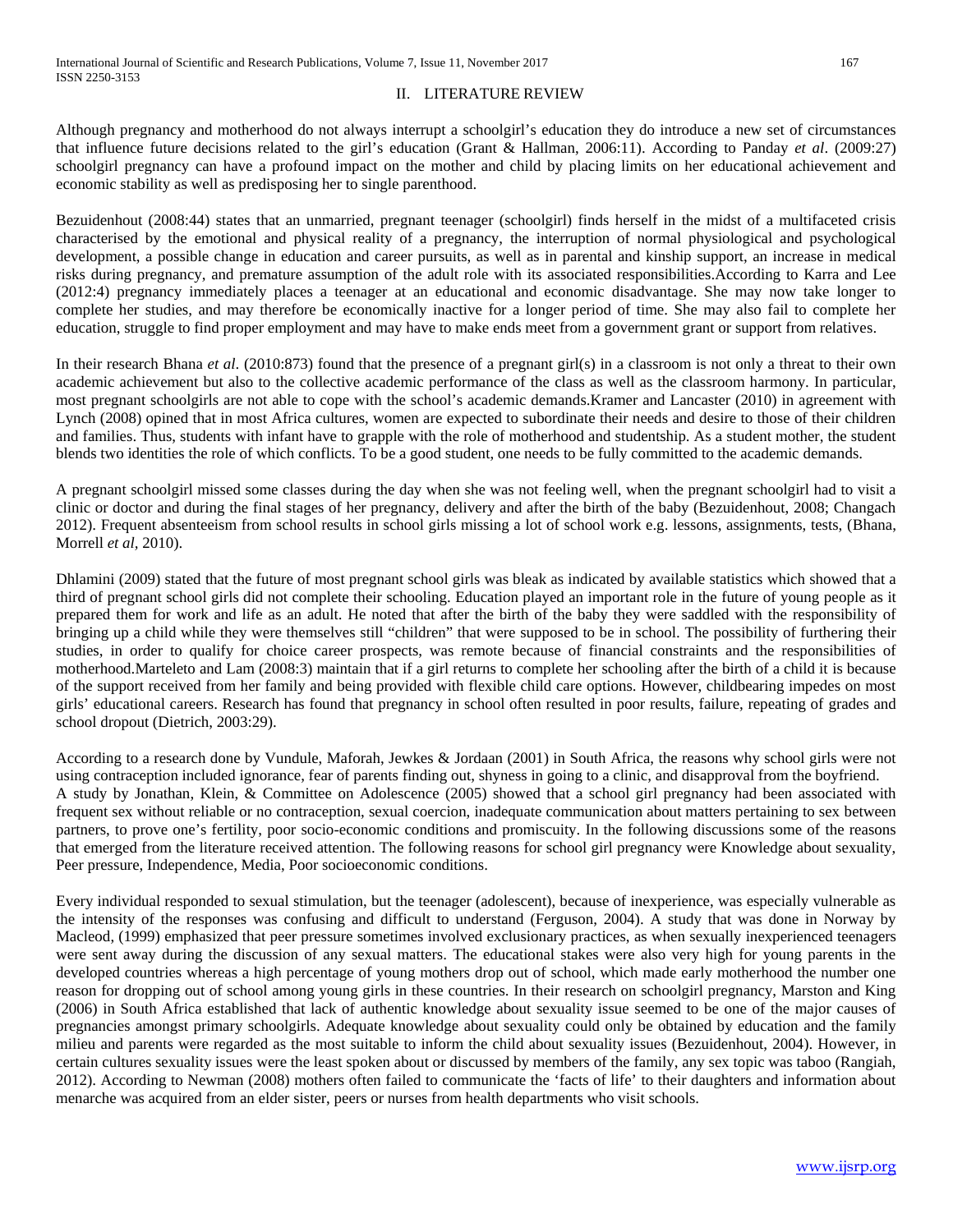The perception by many adolescent concerning friends' pregnancy, liberal attitudes towards casual sex, the use of alcohol or drugs, fear of hormonal contraceptives and poor school-based sexuality education was associated with schoolgirl pregnancies (Oni et al., 2005). School girls shared a great deal of their lives with the peer group; they went to school with them, participate in sport with them, spend leisure time with them and slept over at their homes (Burger *et al*, 1994). Matters that could not be discussed with parents in some homes were freely discussed with the peer group, for example personal problems, educators, parents, clothing, the future, sex, contraceptives, drugs, alcohol etc. However, the sexual information that peers had was not always authentic. Thus incorrect information received about sex from the peer group, peer pressure or the need of the teenager to be like her peers all contributed to causing unwanted pregnancies (Bezuidenhout, 2008). Burger *et al* (1994) maintained that relationships with peers and peer pressure played an important role during adolescence. They spent a lot of time together in groups and the individual had to conform in order to be accepted by the group. The implication was that conformity was either implicitly or explicitly enforced and schoolgirls often engaged in sexual activities to be accepted in their peer group despite the possibility of an unwanted pregnancy (Vundule, *et al*., 2001). The adolescent schoolgirl conformed even if it meant a contravention of social or parental norms (Bolton, 2003).

Personal independence for the adolescent (schoolgirl) involved leaving the safety of the family environment and orienting into the world outside (Jonathan, Klein, & Committee on Adolescence, 2005). The adolescent must be physically and physiologically prepared to let go of their dependence on their parents (guardians) and to value identification with the peer group rather than attachment to the home and family (Burger, Gouws & Kruger, 2000). Becoming emancipated (independent) and gradually loosening her ties with parents they could not hope to contract adult relationships or develop her own identity and value system and became a member of society in the fullest sense. There were two sides to the independence of the adolescent schoolgirl, on the one hand the adolescent's readiness to take her own decisions and accept responsibility for them and on the other hand the parents' readiness to permit this (Very, 1990) .

Studies showed that parents were very reluctant to discuss openly and freely issues concerning sexuality and reproductive with their children especially the adolescents with focus on age group 12-17 years (Human Science Research Council (HSRC),2008; Panday *et al*., 2009). Harrison (2006) said teenagers (adolescents) who experienced physiological and other changes often found it difficult to discuss these experiences with their parents. In need of information, they turn to their peers for guidance or seek information from other sources (e.g. books) to satisfy their curiosity (Panday *et al.,* 2009). Although there were health clinics available to adolescents where they can obtain appropriate information on sexuality matters, many did not use these facilities for fear of being identified as sexually active or the belief that such facilities were only for adult mothers, the elderly and the sick (Bezuidenhout, 2008).

The mass media with its sexualized content was also a contributing factor that perpetuated schoolgirl pregnancies as it gave teenagers easy access to pornographic and adult television programs (Oni *et al*., 2005). Pornographic material and sexuality information was freely accessible via devices such as computers and cell phones. Devenish, Gillian & Greathead (2004*)* said teenagers had access to books, films, videos and magazines that are explicit in describing sexuality issues. Many were factually incorrect, creating unrealistic expectations from teenagers and increasing the myth about sexuality issues. In her research (Rangiah 2012) established that adolescent girls who were exposed to sexuality in the media were also more likely to engage in sexual activities. Bezuidenhout (2004) said that "sexually arousing material, whether it was on film, in print or set to music, was freely available to the teenager and such information was often presented out of context of the prescribed sexual norms of that society". According to Panday *et al*., (2009) there was no question that television also contributed to sexual activities amongst school children.

In their research on teenage pregnancy Kanku and Mash (2010:567) found that teenage girls may feel the need to prove that they are able to have children before marriage. Although current research indicates a change in the belief that it is important to prove one's fertility before marriage, this value is still found to be one of the reasons of teenage pregnancy (Masemola, 2008:6).

Wood and Jewkes (2006:111) reported in their research findings that many girls was often pressurised to get pregnant at an early age. Amongst their respondents many girls described the importance of proving fertility in order to attain status and acceptance as a woman. They described it as having a "strong snake in the womb". Many of the girls also admitted that they fell pregnant because of the pressure put on them by a boyfriend or family members to prove their fertility. According to Macleod (1999:9) a girl's sexual partner also often wanted to prove his fertility by fathering a child and pregnancy will prove love and commitment.

# III. RESEARCH METHODOLOGY

# *Research Design*

A research design is the arrangement of conditions for collection and analysis of data in manner that combines relevance to the research purpose with economy in procedure (Kothari, 2007). The study adopted a descriptive survey research design; as such it was an intensive descriptive analysis of academic progression by teenage mothers. Descriptive survey research study allowed both quantitative and qualitative methods. The adoption of descriptive survey was useful for educational fact finding because it provided a great deal of information.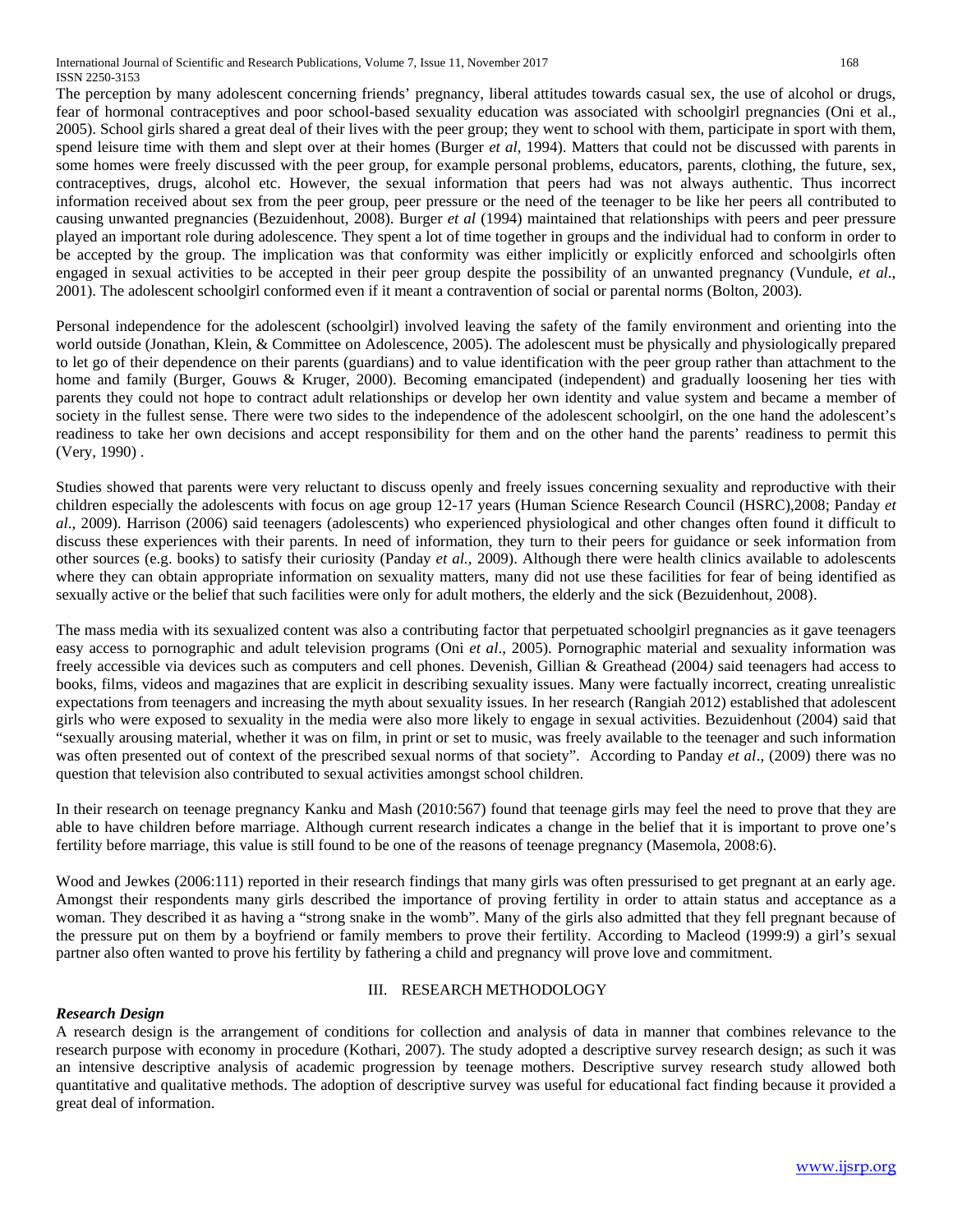International Journal of Scientific and Research Publications, Volume 7, Issue 11, November 2017 169 ISSN 2250-3153

#### *Study Area*

This was carried out in the schools in Ainamoi Sub County. The area was purposively selected because of the presence of teenage girls in primary school hence sufficiency in study population. The Sub County had seven educational zones and116 primary schools. The sub county lies in latitude of  $0.1828^0$ s and a longitude 35.4782 $^0$ E (Google Maps, 2016).

# *Target Population*

The target population of the study consisted of 100 primary schools within Ainamoi Sub-County.

The study area has a total of 500 teachers of which 144 are males and 356 are females by the year 2010 (D.E.O. Office Kericho). The target population therefore consisted of 500 teachers and among these teachers are 100 head teachers. The study was biased in that the researcher targeted teachers and the head teachers/mistress.

## *Sample size and sampling procedure*

The sample size for the study was arrived at after taking 30 percent of 100 head teachers and 500 teachers as proposed by Orodho, (2009). Stratified sampling technique was used in selecting schools into zones, day and boarding, girls and, boys and mixed schools. Stratified and simple random sampling was used. Then simple random sampling was used to select 150 teachers and 30 head teachers.

## *Data Collection Instruments*

The researcher used questionnaires, interviews as the main tools for data collection instruments.

The research instrument of choice for this study was the written questionnaire. The questionnaires were used because they are able to gather large amounts of data from many subjects very inexpensively. They are also easily administered and analyzed. The target population was also highly literate and therefore unlikely to have difficulties responding to the questionnaire items. The data collected through this study were collected through actual visits to the schools within Ainamoi Sub County. The structured questionnaires were administered by the researcher. The researcher used the class registers and class attendance lists to find out those who had dropped out of school and the reasons for their exit.

## *Data Analysis*

Descriptive statistics including percentages and frequencies were used in analysis. Data was presented in pie charts and tables. Qualitative data was analyzed thematically and the interviews were used to compare and contrast the findings from the questionnaires and there after descriptive discussion was given for the same.

# *Ethical Considerations*

The researcher sought permission from primary schools for data collection purposes. This was facilitated through a letter of introduction from university. The letter also confirmed that the research was solely meant for academic purposes. The researcher also sought permission from the National Commission for Science, Technology and Innovation (NACOSTI) and the School of Education of the University of Kabianga. The researcher also declared that the identity of the respondents was highly confidential. The research also undertook to accept any errors due to omission or commission while compiling the report of the study.

#### IV. RESULTS

*Table 1: Demographic descriptions of participants by Gender (n=150)*

| Gender | <b>Frequency</b> (f) | Percentage $(\% )$ |
|--------|----------------------|--------------------|
| Male   | 58                   | 38.7               |
| Female | 92                   | 61.3               |
| Total  | 150                  | 100.0              |

Table1, it was revealed that day primary schools in Kericho Municipality have more of female teachers 92 (61.3%) compared to male teachers 58 (38.7%). It was also revealed that Day primary schools gave 150 (100%) participants; there were no participants in the Day/Boarding and Boarding Primary Schools. 22.6% more females than males formed part of the random selected research sample. This frequency distribution of the gender of the participants in the research sample can be substantiated by the following:

The statistical data of the Department of Education shows that the (70%) of the teaching staff in schools are females (DoE, 2002:14). Females view teaching as a half-day work that affords them time in the afternoon to attend to their household chores (Duncan, 2011:9). Experience of the teachers was also used to describe the participants. The results of the descriptive statistics are presented in Table 2.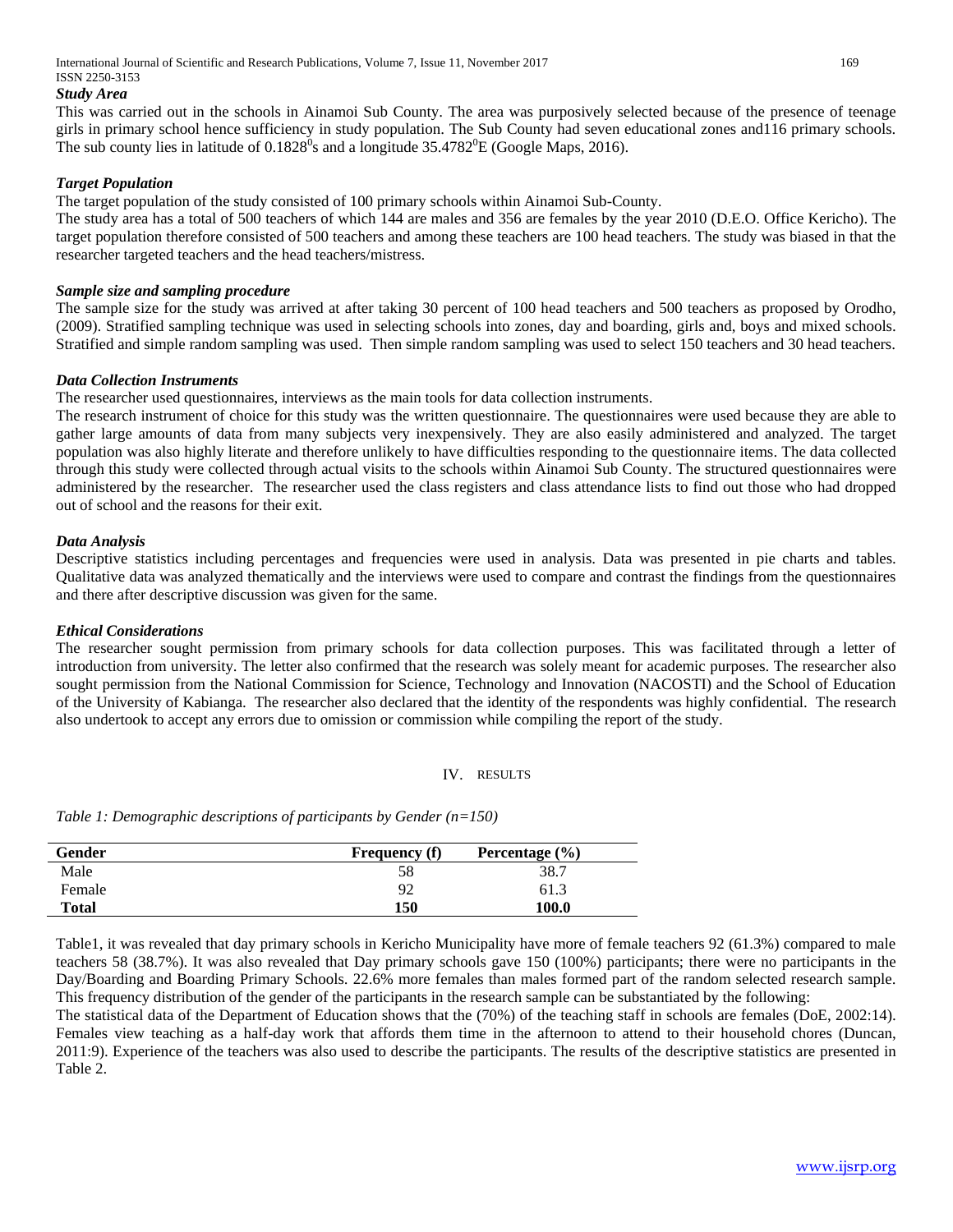International Journal of Scientific and Research Publications, Volume 7, Issue 11, November 2017 170 ISSN 2250-3153

*Table 2 : Demographic description of participants by experience(n=150)*

| <b>Years</b>       | <b>Frequency</b> | <b>Percent</b> |
|--------------------|------------------|----------------|
| $1-3$ years        | 42               | 28.0           |
| 4-6 years          | 38               | 25.3           |
| 7-10 years         | 35               | 23.3           |
| 11 years and above | 35               | 23.3           |
| <b>Total</b>       | 150              | 100.0          |

Results in Table 2 indicated that 42 (28.0%) of the teachers had been in the teaching profession for one to three years. Another 38 (25.3%) of the teachers had been in the profession for four to six years. Teachers with the experience of seven to ten years were the least with 35 (23.3%) of the teachers. Finally, 35 (23.3%) of the teachers had been in the experience for eleven and above years. This could be explained by the fact that retirement age was increased from 55 to 60 years while recruitment of teachers has been done annually. This gives a representative sample as academic progressions in schools are concerned. The longer the experience the more the teachers understood the pattern of pupils as far as teenage pregnancy and academic progression is concerned.

*Table 3: Teenage Pregnancy in Ainamoi Sub County Kericho (n=30).*

|              | <b>Total number of girls</b><br>enrolled | Number of pregnant<br>girls | <b>Percentage</b> |
|--------------|------------------------------------------|-----------------------------|-------------------|
| Class 5      | 2175                                     |                             | 0.1               |
| Class 6      | 2069                                     |                             | 0.1               |
| Class 7      | 1205                                     |                             | 1.2               |
| Class 8      | 2160                                     | 14                          | 0.6               |
| <b>Total</b> | 7609                                     | 33                          | 0.4               |

The results in the table 3 show that there were a small percentage of the girls in every class. 2 (0.1%) of the girls out of 2175 girls enrolled were reported to have been pregnant in class five, 2 (0.1%) of the girls out of 2069 became pregnant in class six. 15 (1.2%) out of 1205 girls enrolled became pregnant in class seven and 14 (0.6%) of the girls out of 2160 were pregnant in class eight. This implies that in class 5, 6, 7 and eight in public schools in Ainamoi Sub-County became pregnant in the year 2015. According to Panday *et al.* (2009:21) school girl pregnancy has grown in significance as a social construct and as such represents one of several indicators of burgeoning schoolgirl delinquency, sexual permissiveness and moral decay. In Ainamoi Sub-County, the rate of school girl pregnancy is an escalating epidemic as shown in Table 4.

*Table 4 : Girls who drop out of School due toteenage pregnancy in Ainamoi Sub County (n=33)* **Girls who Dropped out**

| GILIS WHO DI OPPEU OUL |                  |            |  |
|------------------------|------------------|------------|--|
|                        | <b>Frequency</b> | Percentage |  |
| Dropped                |                  |            |  |
|                        | 17               | 51.5       |  |
| Came Back              | 16               | 48.5       |  |
| <b>Total</b>           | 33               | <b>100</b> |  |

The results in Table 4 showed that 17 (51.5%) of the pregnant school girls dropped out of school completely, 16 (48.5%) of the girls came back to school to continue with their studies. These show that, pregnancy of the school girls caused the girls to stop their education or delay the academic progression. This finding concurred with Grant and Hallman (2006:371) who found that only around a third of school girls reenter the schooling system post-pregnancy despite the fact that South legislation allows girls to return to school. This was confirmed by the 21 head teachers who said that pregnant school girls do not receive proper care from the parents hence may perhaps opt for early marriages.From these findings, pregnant school girls were faced with challenges that made them drop out of school. With proper care and support from the parents, some come back to school to continue their education. This finding concurred with Marteleto and Lam (2008:3) who maintained that if a girl returns to complete her schooling after the birth of a child it is because of the support received from her family and being provided with flexible child care options. However, childbearing impedes on most girls' educational careers.

*Table 5: Girls who repeated and those retained in the same class in Ainamoi sub county (n=30)*

|              | <b>Frequency</b> | Percentage |
|--------------|------------------|------------|
| Retained     | l 3              | 81.8       |
| Repeated     |                  | 18.2       |
| <b>Total</b> | 16               | 100.0      |